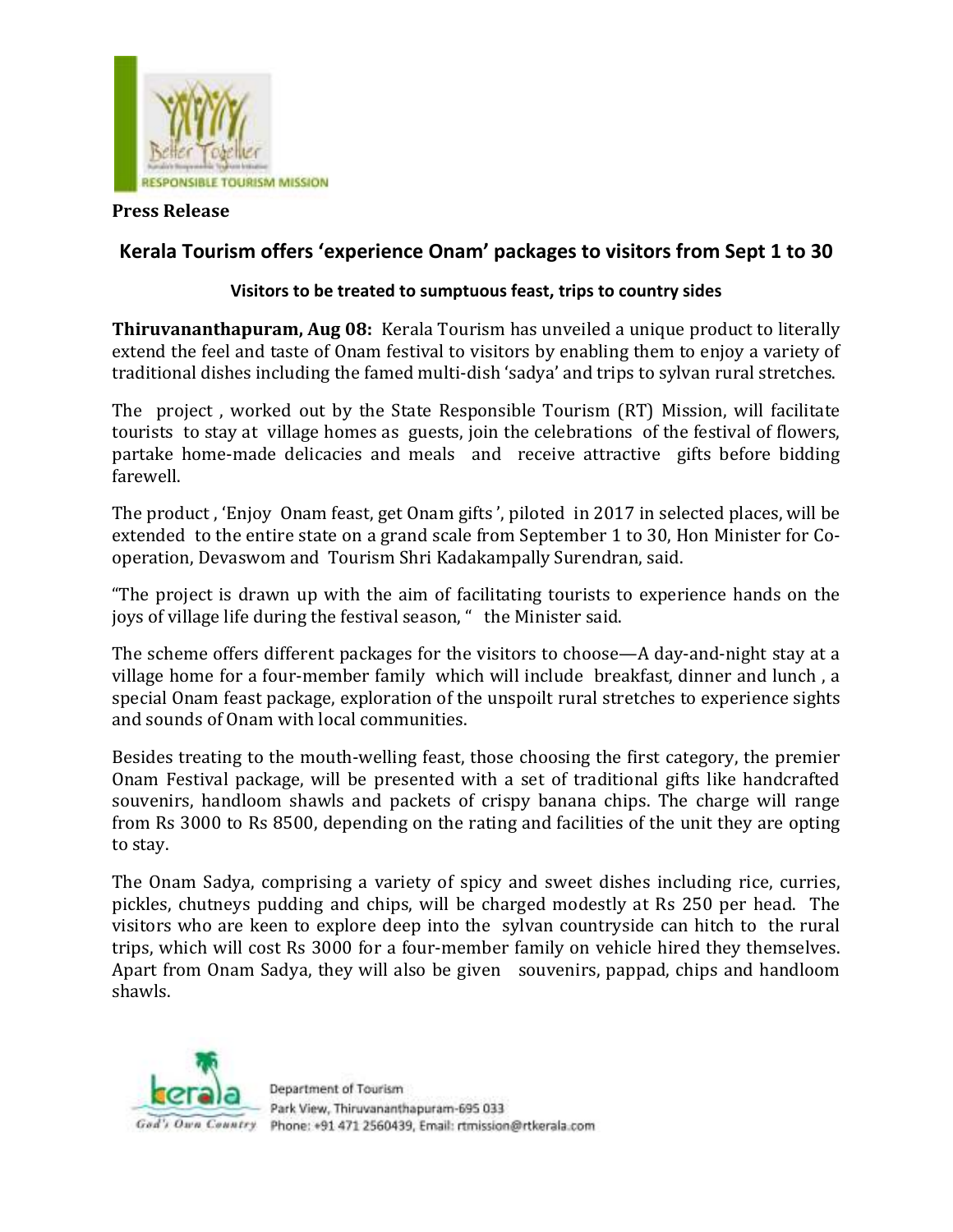

The spots selected for the package are: Balaramapuram, Madavoorpara (Thiruvananthapuram district), Kainakari and Kavalam (Alappuzha), Vaikom, Maravanthuruthu, Chembu, Manchira, Varampinakam, Thiruvarpu (Kottayam), Amballur (Ernakulam), Olavanna, Kadalundi (Kozhikode), Chekadi, Cheruvayal, Nellarachal (Wayanad), Kunhimangalam, Cherupuzha (Kannur) and Bekal (Kasaragod).

Those joining the village near Kumarakom for "experiencing the village Onam" will also have a three-hour cruise on the backwaters and taken to villages where they can see activities like coir-spinning and coconut tree climbing and tapping. This trip from 10 am to 2 pm will cost Rs 4500.

Also, there will be a three-hour Kumarakom package from 10 am to 5 pm which will include a three-hour cruise, village trips, stop-over at sites of fishing, coir-making and coconut climbing. This will be charged at Rs 8500.

The Vaikom Package will comprise backwater cruise, darshan at the famous Vaikom Mahadeva temple and a visit to a handloom work.

Bekal package will cover the famous north Kerala beach and the fort besides a visit to the pottery work, for which Rs 5000 will be charged. The Kannur package, which will cost Rs 5000, will include visit to a metal work at Kunhimangalam. The Kozhikode package will include a visit to the Farm Tourism Centre at Mampbuzha.

Coming to the capital district in down south, there will be different packages including a visit to renowned Kovalam beach resort and farms nearby, at cost of Rs 4500. The second package will include visit to the cave temple at Madavoorpara and several village work units in and around, at a cost of Rs 4500. For those opting for the Thekkadi in Idukki district can join the trip to see several panoramic high-altitude sites paying Rs 4500. The Alappuzha package, which will cost Rs 4500, includes visit to the backwater-bound rural stretches of Kainakari. Kavalam package, which will cost Rs 4000, includes village walk , casting net and other activities.

The packages are worked out by RT Mission jointly with accommodation units across the state. Those units interested in receiving the tourists and making arrangements for their stay and meals can register on www.keralatourism.org/responsible-tourism/onampackages/accommodation responsible-tourism/ onam-package/accommodation. Those arranging Onam feast should have the registration or certificate of the Food Safety Authority of India.



Department of Tourism Park View, Thiruvananthapuram-695 033 God's Own Country Phone: +91 471 2560439. Email: rtmission@rtkerala.com